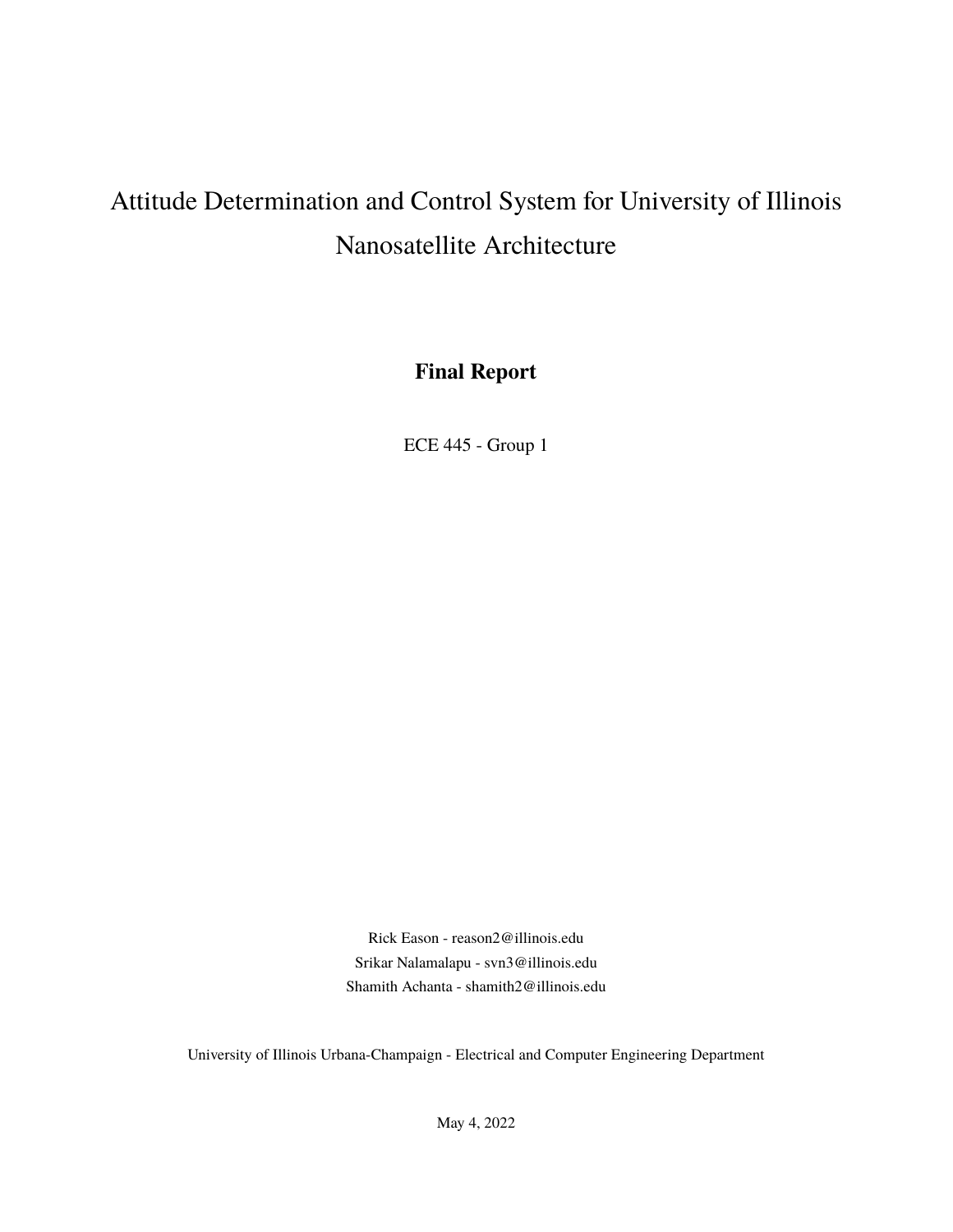## **Contents**

| $\mathbf{1}$            |                   | <b>Introduction</b> | 1                |
|-------------------------|-------------------|---------------------|------------------|
| $\overline{2}$          | <b>Design</b>     |                     | $\boldsymbol{2}$ |
|                         | 2.1               |                     | $\overline{2}$   |
|                         |                   | 2.1.1               | 2                |
|                         |                   | 2.1.2               | $\overline{2}$   |
|                         |                   | 2.1.3               | $\overline{2}$   |
|                         | 2.2               |                     | 3                |
|                         |                   | 2.2.1               | 3                |
|                         |                   | 2.2.2               | $\overline{4}$   |
|                         |                   | 2.2.3               | 4                |
| 3                       |                   | <b>Verification</b> | 7                |
|                         | 3.1               |                     | 7                |
|                         | 3.2               |                     | 7                |
|                         | 3.3               |                     | 8                |
| $\overline{\mathbf{4}}$ | Costs             |                     | 10               |
|                         | 4.1               |                     | 10               |
|                         | 4.2               |                     | 10               |
|                         | 4.3               |                     | 11               |
| 5                       |                   | <b>Conclusion</b>   | 12               |
|                         | <b>References</b> |                     | 13               |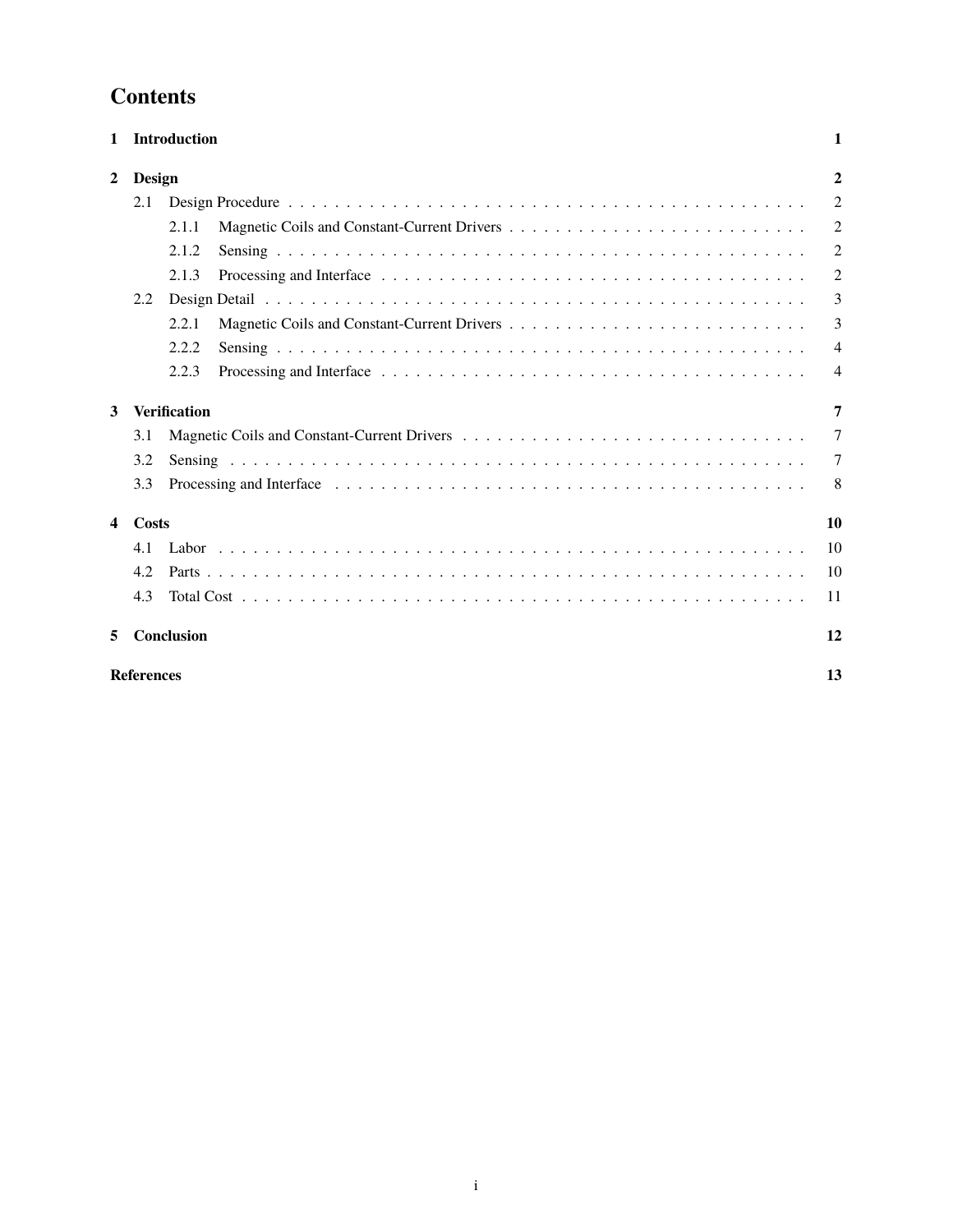### <span id="page-2-0"></span>**1 Introduction**

The University of Illinois Aerospace Engineering department's Laboratory for Advanced Space Systems at Illinois (LASSI) develops nanosatellites for the University of Illinois. Their next-generation satellite architecture is currently in development, however the core bus does not contain an Attitude Determination and Control (ADCS) system. An ADCS system is a spacecraft subsystem that is capable of performing controlled changes and determination of a spacecraft's attitude.

Our objective was to design an IlliniSat specification compliant ADCS module. This module should be capable of sensing the Earth's magnetic field, sensing the body rotation rate of the module, executing algorithms to generate control solutions, and actuate those solutions using magnetorquer coils.

A magnetorquer coil is a solenoid coil that can be commanded to generate a field of a certain strength and direction. This field interacts with Earth's magnetic field and generates a body torque on the spacecraft [\[1\]](#page-14-0). This form of solid-state attitude control is very weak, and as such is only used on small spacecraft.

In order for an ADCS system to be useful to LASSI, the system must be compliant with their modular spacecraft bus architecture. This module shall be physically, electrically, and digitally compliant with LASSI specifications. One of the important factors in the design of magnetorquer devices is the shape and size of the driving coils. The coils must be simultaneously efficient at producing a magnetic field, and be small enough to fit inside, but not waste space in, a nanosatellite bus. To that end, we have analyzed contemporary solutions, as well as studies of the optimization of magnetorquers [\[2\]](#page-14-1), to develop driving coil geometries that are both compact and make efficient use of the current being fed through them.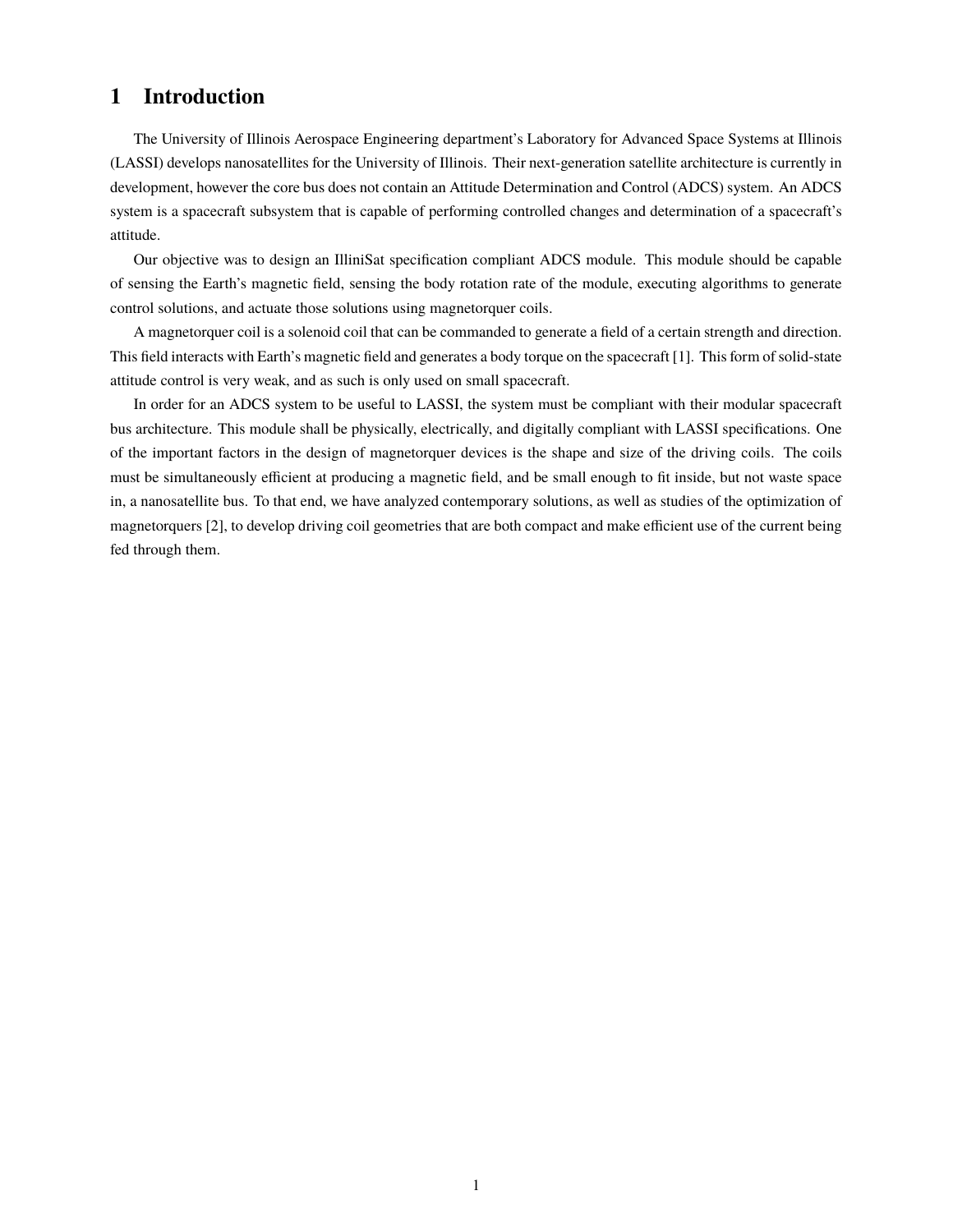### <span id="page-3-0"></span>**2 Design**

### <span id="page-3-1"></span>**2.1 Design Procedure**

#### <span id="page-3-2"></span>**2.1.1 Magnetic Coils and Constant-Current Drivers**

Our magnetorquer system was designed to be both simple to manufacture as well as efficient. For our purposes efficiency is defined by the ratio of current through the coil and the coil maximum field strength. Current through the coil is determined by the coil series resistance. The maximum coil field strength is determined by equation [1,](#page-3-5) where l is the length of the solenoid, N is the number of turns in the coil, and I is the current through the coil.

$$
\vec{B} = \mu_0 \frac{N \cdot I}{l} \tag{1}
$$

<span id="page-3-5"></span>We performed an analysis on several different constant-current architectures and determined that an op-amp currentfeedback architecture was the best option for our purposes [\[3\]](#page-14-2). The constant-current drivers which drive current through the magnetorquer coils use a MOSFET to control the current through the device. The gate of this FET is driven by the output of a simple op-amp feedback circuit, which reads the difference between the voltage across a sense resistor and the voltage set by the microcontroller.

This system topology was chosen due to its simplicity and use of discrete parts. The use of discrete parts reduced our reliance on monolithic ICs, which are currently in short supply.

#### <span id="page-3-3"></span>**2.1.2 Sensing**

The design of our sensing subsystem was driven by a need for valid data. In order to accurately determine a control solution, the geomagnetic field vector experienced by the spacecraft must be determined. The geomagnetic field is quite weak however, so the sensors must be sufficiently sensitive that they can accurately read the field. The same requirements apply to the gyroscopic sensors which determine the spacecraft body rotation rates.

According to the National Oceanic and Atmospheric Administration, the geomagnetic field strength ranges from between roughly 25 and 65  $\mu$ T [\[4\]](#page-14-3). We used 25  $\mu$ T as a conservative estimate for the magnetic field the system will encounter around the planet.

We need to accurately determine rotation rates that are very low, therefore we also selected a gyroscope that was sensitive to rates dramatically less than 1 degree per second.

Due to global IC shortages, we were limited in the fully-integrated sensing ICs that were available to us. As such, we elected to procure one IC for gyroscopic sensing, and one for magnetic sensing.

#### <span id="page-3-4"></span>**2.1.3 Processing and Interface**

As part of our design requirement to maintain compatibility with LASSI standards, we are obligated to design our system using many of the same parts as are used in other spacecraft components. As such, components like the RS-422 transceiver, CAN bus transceiver, and stack interface connector were all selected because they are the same device used by other spacecraft modules.

This is also true for the microcontroller. The MCU we selected is the STM32L552, this is a very capable low-power device that contains many of the peripheral interfaces that we needed for the project. The device is capable of natively running an RTOS, which allows us to more easily modularize our firmware.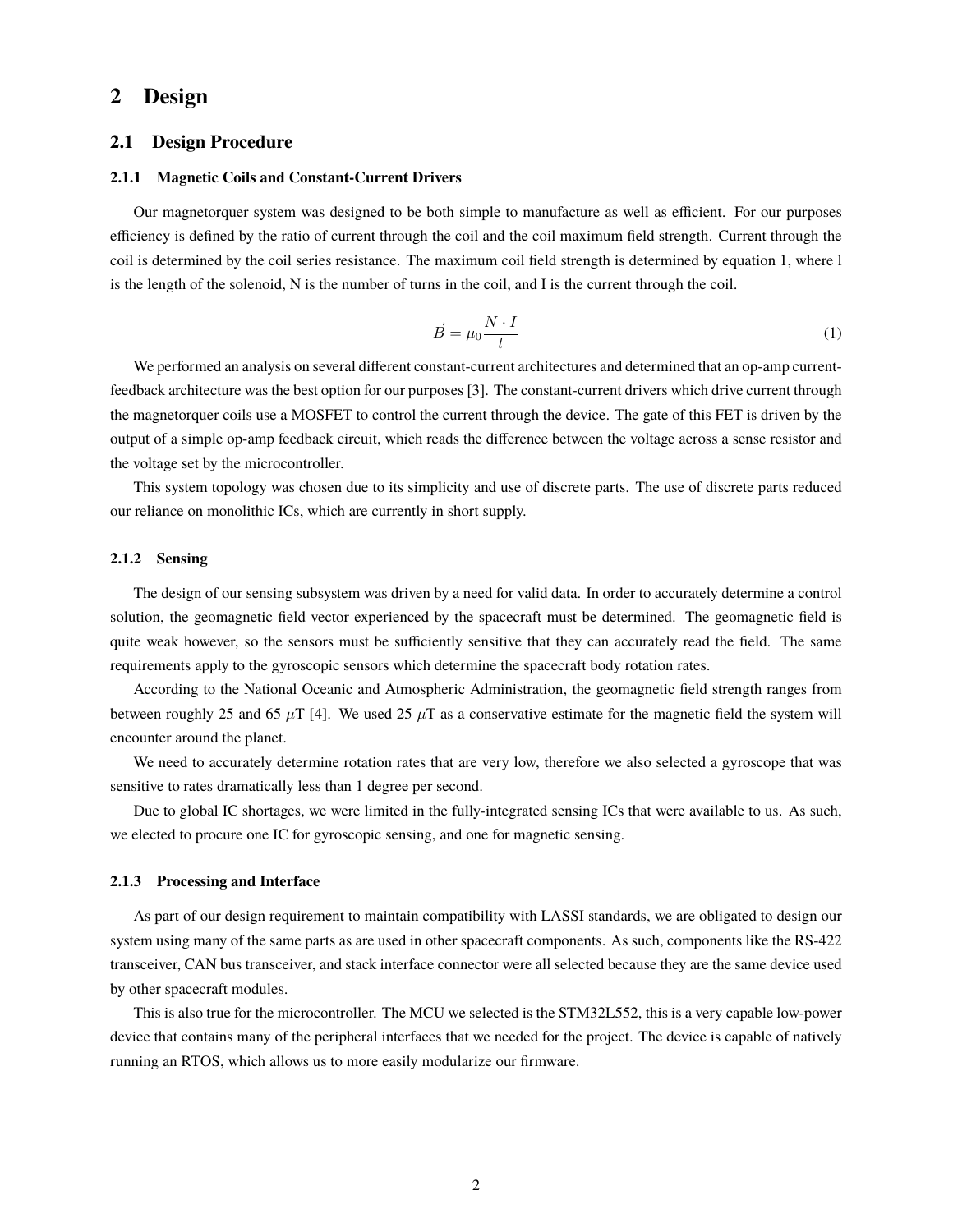### <span id="page-4-0"></span>**2.2 Design Detail**

#### <span id="page-4-1"></span>**2.2.1 Magnetic Coils and Constant-Current Drivers**

For each of our three solenoid coils, we wraped  $1000 \pm 3$  windings of wire around the coil. Coils X and Y each have a mandrel diameter of 8mm and a length of 60mm, while coil Z has a mandrel diameter of 6mm and a length of 20mm to accommodate a reduction in vertical height for that coil. The Ohmic resistance of each coil is calculated from the geometric parameters and the resistivity of copper,  $1.68 \times 10^{-8} \Omega \cdot m$ . We are using 32 AWG enameled copper wire, which is  $3.2 \times 10^{-8}$  m<sup>2</sup> in cross-sectional area.

$$
R = \frac{\rho \cdot L}{A} \tag{2}
$$

<span id="page-4-3"></span><span id="page-4-2"></span>Equation [2](#page-4-2) shows the relationship between the resistance of a wire, the length L of the wire in meters, the crosssectional area of the wire in m<sup>2</sup>, and the resistivity  $\rho$  of the wire in Ohm-meters.

$$
L = N \cdot C \cdot 1.005 = N \cdot 1.005 \cdot (2\pi \cdot r) \tag{3}
$$

Equation [3](#page-4-3) shows the computation of the length of the wire as being the product of the number of wire wrappings N, the circumference of the coil  $(2\pi \cdot r)$  in meters, and a 0.5% fudge factor to account for imperfect windings.

We can combine equations [2](#page-4-2) and [3:](#page-4-3)

$$
R = \frac{1.005\rho N(2\pi r)}{A} \tag{4}
$$

$$
R_{X\&Y} = \frac{1.005\rho N(2\pi r)}{A} = \frac{1.005(1.68 \times 10^{-8})1000(2\pi (0.004))}{3.2 \times 10^{-8}} = 13.261\Omega
$$
 (5)

<span id="page-4-4"></span>The series resistance of coils X and Y, as calculated in equation [5,](#page-4-4) should be roughly 13.62 Ohms. The resistance of the Z axis coil requires an adjustment. Due to the shorter nature of the coil, the wire must be wrapped over itself in a series of layers in order to reach the desired number of turns. This increases the radius of each layer of wire and thereby increases its length. The width of the 32 AWG wire is 0.202 mm. Dividing the length by this gives the number of turns per layer, and adding the wire thickness to each successive layer radius will account for the increased length.

$$
T_l = \frac{20}{0.202} = 99.059\tag{6}
$$

<span id="page-4-5"></span>With almost exactly 100 turns per layer, the coil will be almost exactly 10 layers deep.

$$
\sum_{n=0}^{9} T_l * C_n = \sum_{n=0}^{9} 99 * ((0.003 + (n * 0.00202)) * 2 * \pi) \approx 25.25m
$$
 (7)

<span id="page-4-6"></span>Where  $T_l$  is the turns per layer and  $D_n$  is the circumference of layer n. Using calculation [7](#page-4-5) of 25.25 meters of wire, the coil resistance can now be calculated.

$$
R_Z = \frac{1.005\rho L}{A} = \frac{1.005(1.68 \times 10^{-8})25.25}{3.2 \times 10^{-8}} = 13.602\Omega
$$
 (8)

With equations [5](#page-4-4) and [8](#page-4-6) we estimated that despite having different geometries, the coil resistances will be essentially the same.

<span id="page-4-7"></span>From here an analysis of magnetic field strength was performed. We used the maximum current produced by the constant current drive in simulation as the drive current in this analysis, 175 mA. Equation [9](#page-4-7) describes the related parameters of the B field created by the solenoid.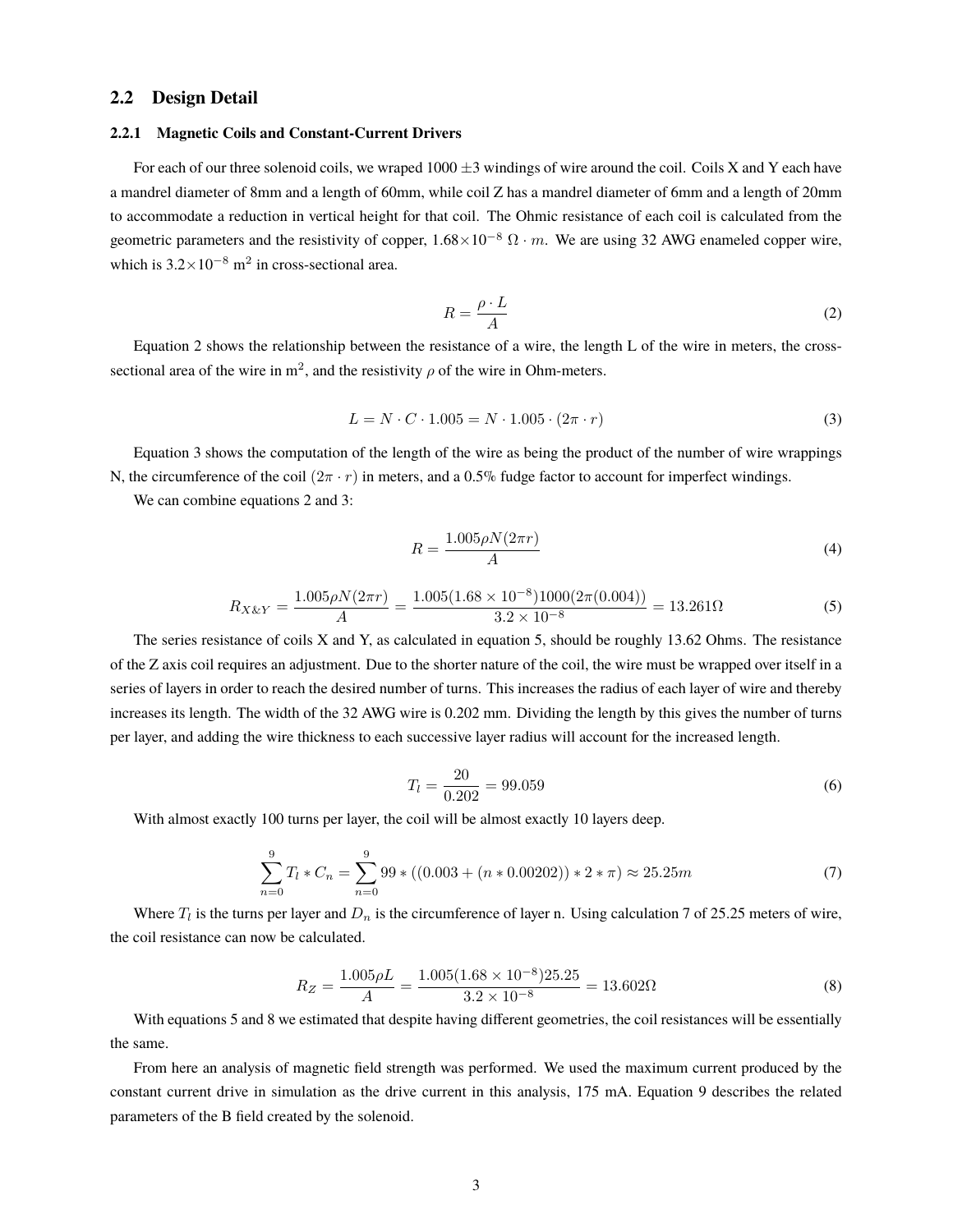$$
\vec{B} = \mu_0 \frac{N \cdot I}{l} \tag{9}
$$

<span id="page-5-2"></span>Where 1 is the length of the solenoid. For coils X and Y this is 60mm and for coil Z this is 20mm.

$$
\vec{B}_{X\&YMAX} = \mu_0 \frac{1000(0.175)}{0.06} = 3.665 mT \tag{10}
$$

$$
\vec{B}_{ZMAX} = \mu_0 \frac{1000(0.175)}{0.02} = 10.996 mT \tag{11}
$$

<span id="page-5-3"></span>As shows in equations [10](#page-5-2) and [11,](#page-5-3) our design should generate magnetic fields in the milli-Tesla range.

#### <span id="page-5-0"></span>**2.2.2 Sensing**

<span id="page-5-4"></span>Our device used the Rohm Semiconductor BM1422AGVM three-axis magnetometer as our magnetic field sensor. Table [1](#page-5-4) is a comparison between the rated performance of the device and our required performance.

| <b>Specification</b>                | <b>BM1422AGVM Rated Performance</b> | <b>Required Performance</b> |  |
|-------------------------------------|-------------------------------------|-----------------------------|--|
| Measurable Magnetic Range:          | $\pm 1200 \mu T$                    | $\pm 65 \mu T$              |  |
| <b>Magnetic Sensitivity:</b>        | $0.042 \mu$ T/LSB                   | $0.1 \mu$ T/LSB             |  |
| Input Voltage Range:                | $1.7 - 3.6V$                        | $3.3V \pm 0.1V$             |  |
| <b>Operating Temperature Range:</b> | $-40$ to $+85^{\circ}$ C            | $\pm 40^{\circ}$ C          |  |

Table 1: Magnetometer Performance Requirements Comparison

Comparison between the rated performance of the device and our required performance.

As is shown by table [1,](#page-5-4) the BM1422AGVM meets or exceeds all relevant required parameters. In addition to this, the device contains a user-variable low-pass filter. Use of this filter will allow us to filter out high-frequency noise without consuming MCU processing time to do so.

<span id="page-5-5"></span>For sensing gyroscopic rotation we selected a Bosch Sensortech BMI270 three-axis gyroscope. Table [2](#page-5-5) is a comparison between the rated performance of the device and our required performance.

| Specification                          | <b>BMI270 Rated Performance</b> | <b>Required Performance</b> |
|----------------------------------------|---------------------------------|-----------------------------|
| <b>Measurable Rotation Rate Range:</b> | $\pm 2000$ dps                  | $\pm 50$ dps                |
| Rate Sensitivity:                      | $16.384$ LSB/dps                | 10 LSB/dps                  |
| <b>Input Voltage Range:</b>            | $1.7 - 3.6V$                    | $3.3V \pm 0.1V$             |
| <b>Operating Temperature Range:</b>    | $-40$ to $+85^{\circ}$ C        | $\pm 40^{\circ}$ C          |

Table 2: Gyroscope Performance Requirements Comparison

Comparison between the rated performance of the device and our required performance.

As shown in table [2,](#page-5-5) the BMI270 meets or exceeds all relevant required parameters.

#### <span id="page-5-1"></span>**2.2.3 Processing and Interface**

The interface design of our device was determined primarily by the requirement that our device be physically and electrically compatible with LASSI's IlliniSat hardware standards. This prescribed the physical dimensions of the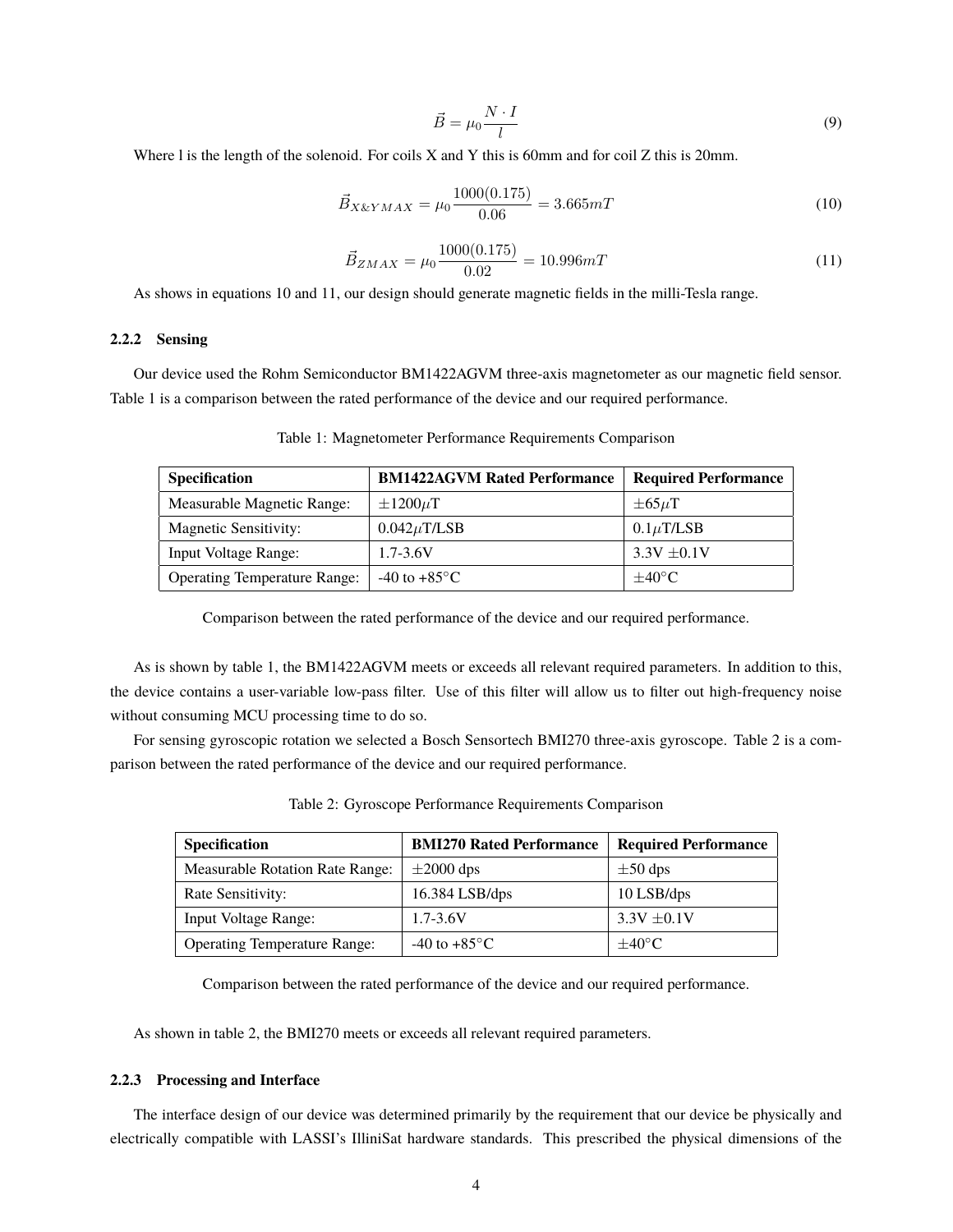board, as well as the placement and selection of the stack connector. Figure [1](#page-6-0) shows a final render of the board as it was ordered.

<span id="page-6-0"></span>

Figure 1: Final render of the board as ordered.

The shape of the board is deliberate as when many boards of the same outline are stacked together the edges inset from the sides form cable trenches, which allow components not connected to the main stack connector to interconnect with cable harnesses. The pinout of the stack connector and which serial and power interfaces our device connects to are also prescribed by LASSI standards.

Our PCB is four layers, and we optimized the layout to maximize contiguous flood planes on the top and bottom. This shields the serial and analog data lines that traverse the board and reduces the amount of noise which is coupled into them. Cutout notches are also included where the feet of the coil mandrels are clipped into the board. An image of the layout of our PCB is shown in figure [2.](#page-7-0)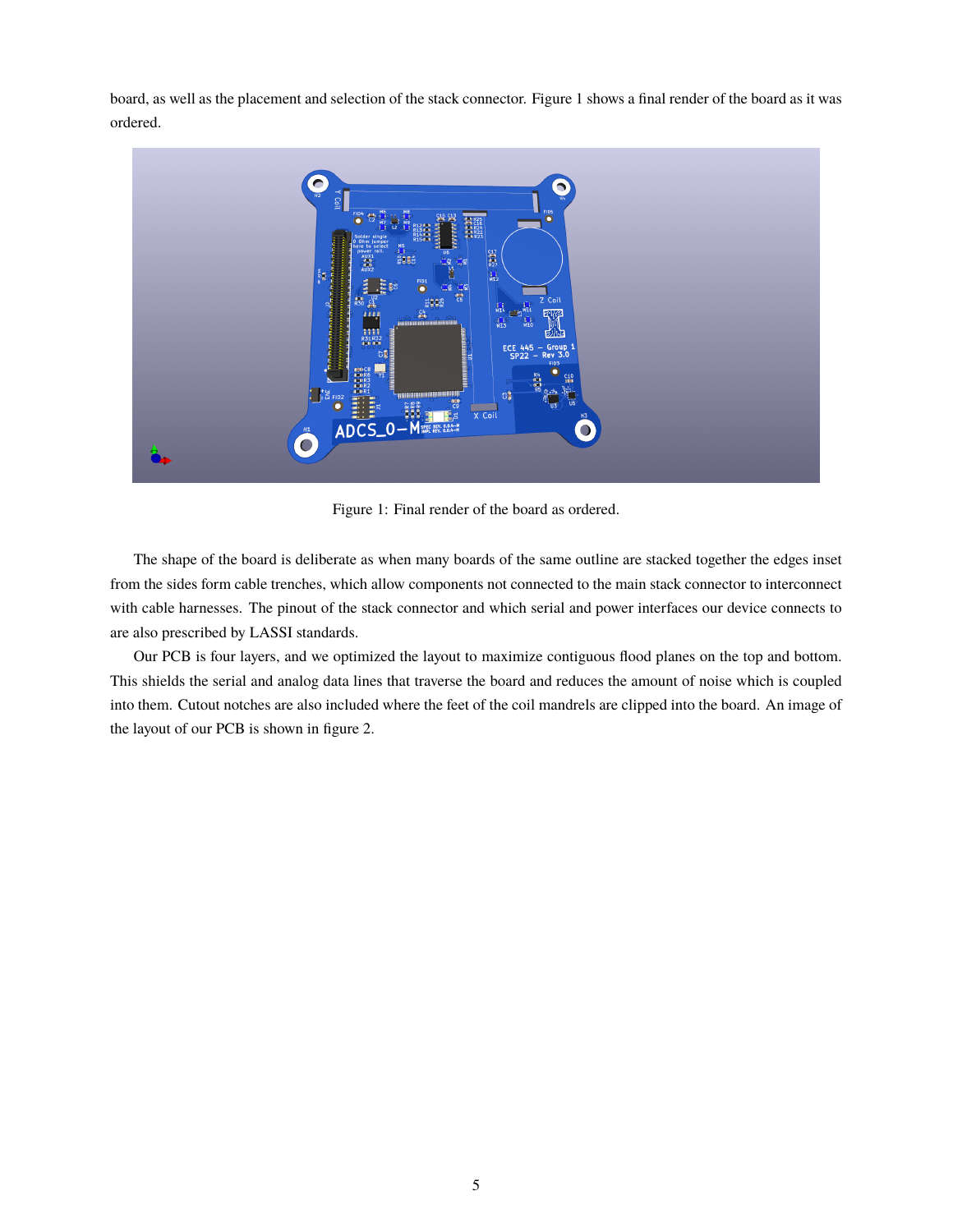<span id="page-7-0"></span>

Figure 2: Layout of PCB. Red indicates top layer copper, Green is layer 2, Orange is layer 3, and Blue is the bottom layer copper.

Our microcontroller must be able to execute commands and run its peripherals extremely fast in order to complete all the required tasks without running out of time. As such, our MCU core clock is 105 MHz. This allows us to supersample all of our input peripherals, as well as complete mathematics tasks thousands of times faster than the sensor data changes. This provides us significant headroom for the time consuming matrix operations which ADCS solution algorithms require.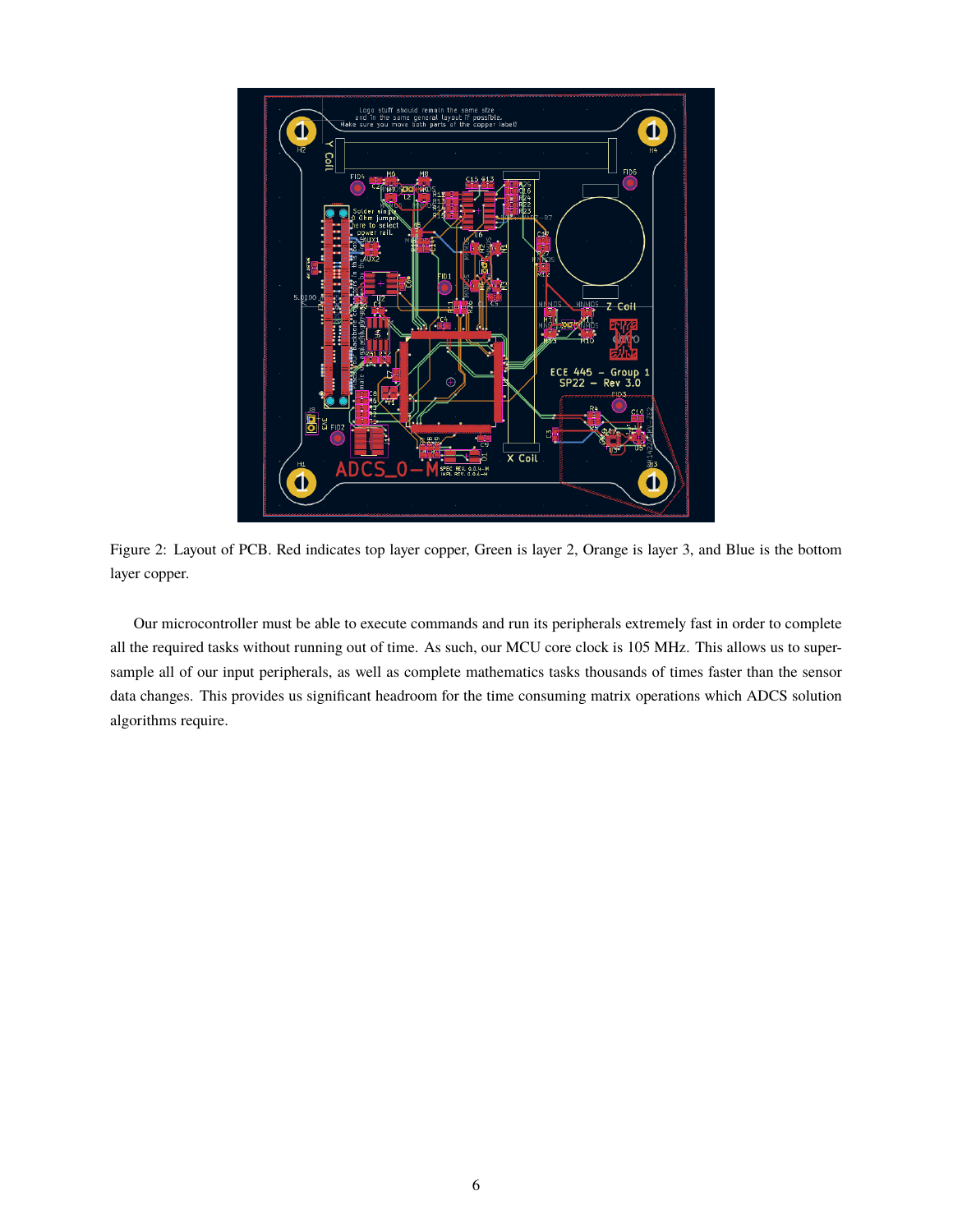### <span id="page-8-0"></span>**3 Verification**

### <span id="page-8-1"></span>**3.1 Magnetic Coils and Constant-Current Drivers**

<span id="page-8-3"></span>The testing and verification process for the magnetic coils was straightforward. First, a multimeter was used to measure the resistance of each coil at the solder joints to the PCB. Under most circumstances it is not possible to measure the resistance of one component while it is in-circuit. However, because the coils are inside an H-bridge, the coil is effectively isolated from the rest of the circuit while the bridge is in the off state. Table [3](#page-8-3) shows the resistances of the coils as measured.

Table 3: Measured Coil Resistance

| Coil | Resistance $\lceil \Omega \rceil$ |
|------|-----------------------------------|
| X    | 15.32                             |
|      | 15.96                             |
| Z    | 18.54                             |

The Ohmic resistance of each coil as measured by a multimeter.

<span id="page-8-4"></span>Testing firmware was written to put the coils into maximum current level and set the H-bridges to their forward setting. A magnetometer was placed at the aperture of each coil and the difference between the measured field and the background field was measured. Table [4](#page-8-4) shows the measured fields for each coil, as well as the magnitude of the deviation from the predicted field strength.

| Coil |        | Field Strength [mT] Deviation From Estimate [mT] |
|------|--------|--------------------------------------------------|
|      | 3.424  | 0.241                                            |
|      | 3.303  | 0.362                                            |
|      | 10.039 | 0.957                                            |

Table 4: Measured Coil Maximum Field

The maximum magnetic field strength per coil measured at the coil aperture. The deviation is determined by the difference between the recorded value and the value estimated by equations [10](#page-5-2) and [11.](#page-5-3)

We believe that the consistent under-estimation of the coil resistance, and therefore the slight under-performance of the magnetic field generation, is due to imperfect coil winding. Imperfections in the coil winding cause a small but cumulative increase in the length of the wire, which has a macroscopic effect after 1000 windings.

According to our requirements, success is declared if our generated fields are within one order of magnitude of our estimated fields. Given that this is the case, we conclude that the constant-current drivers and the magnetorquer coils are have been successfully implemented.

### <span id="page-8-2"></span>**3.2 Sensing**

The sensing subsystem proved more difficult to test due to our lack of access to precision test hardware for magnetic field creation and rotation rates. We developed a basic testing methodology for the magnetometer in which we compared the data it read out to data determined by a smartphone magnetometer nearby. The resulting values and deviations have been recorded in table [5.](#page-9-1)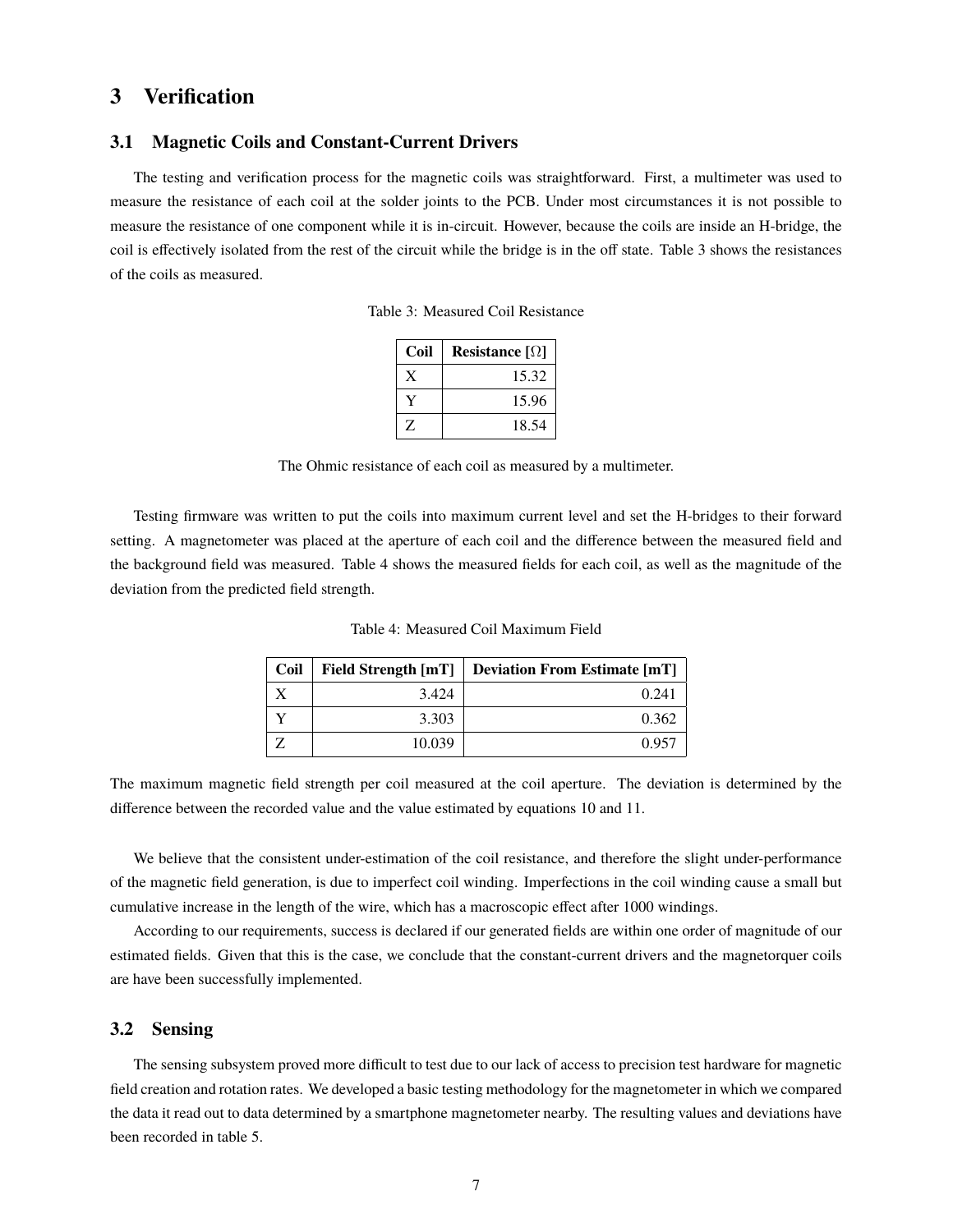#### Table 5: Magnetometer Verification

<span id="page-9-1"></span>

| <b>Sensor Axis</b> | <b>BMI270 Field Strength [<math>\mu</math>T]</b> | Smartphone Field Strength $[\mu]$ | <b>Deviation</b> $\lceil \mu \text{T} \rceil$ |
|--------------------|--------------------------------------------------|-----------------------------------|-----------------------------------------------|
| $\lambda$          | 5.26                                             | 5.40                              | 0.14                                          |
|                    | 4.41                                             | 4.23                              | $-0.18$                                       |
|                    | $-45.20$                                         | $-44.91$                          | 0.29                                          |

Comparison of data recorded by BMI270 sensor on our device and a comparable magnetometer in a smartphone.

As shown in table [5,](#page-9-1) the BMI270 sensor in our device records accurate data that is well bellow 1 micro Tesla in deviation. This exceeds our criteria for success and we determine that this sensor has been implemented successfully.

<span id="page-9-2"></span>Testing of the gyroscopic sensor is difficult without a complex mechanism to support rotations in 3d space. As such we tested our sensor on an un-moving flat surface to determine sensor drift over a period of one hour of operation. The results of this test are recorded in table [6.](#page-9-2)

| <b>Sensor Axis</b> | Initial Measurement [dps] | <b>Final Measurement [dps]</b> | <b>Deviation</b> [dps] |
|--------------------|---------------------------|--------------------------------|------------------------|
|                    | 0.0000                    | 0.0001                         | 0.0001                 |
|                    | 0.0000                    | $-0.0002$                      | $-0.0002$              |
|                    | 0.0001                    | 0.0002                         | 0.0001                 |

Table 6: Gyroscope Verification

Results of one hour zero-rate drift test of gyroscope data.

As shown in table [6,](#page-9-2) the gyroscope reading remains highly accurate over a long period of time. This is considered a success by our validation criteria.

### <span id="page-9-0"></span>**3.3 Processing and Interface**

The processing requirements for our system are met by a combination of factors. These include both the nameplate performance of the STM32L552 microcontroller, as well as a qualitative analysis by our team.

With a core clock of 105 MHz, a hardware floating-point unit, and a all serial, PWM, and GPIO interaction handled by hardware peripherals, the STM32L552 is sufficiently performant to meet our requirements. During our resting our team did not encounter any situation or condition which met or exceeded the processor's maximum operation speed. At no time did we run out of memory or have to wait for an operation to complete for longer than is normal.

These factors allow us to conclude that the STM32L552 microcontroller, and the CMSIS v2 RTOS layer on top of it, meet our requirements for the processing subsystem.

The interface requirements for our device fall into two categories; mechanical, electrical, and digital. We meet our requirements for mechanical interfacing by using the LASSI IlliniSat standard board layout to design our board. We further comply with that requirement by using the LASSI IlliniSat standard placement and footprints for the stack interface connector.

We meet our requirements for electrical interfacing with our adherence to the LASSI IlliniSat standard stack connector pinout. Per our routing, we passthrough all conductors in the stack connector, which is required by IlliniSat standards. In order to validate our requirements on current limits, we configured our device to operate at maximum output, with all three coils running at maximum level and both sensors collecting data at a high rate. We measured the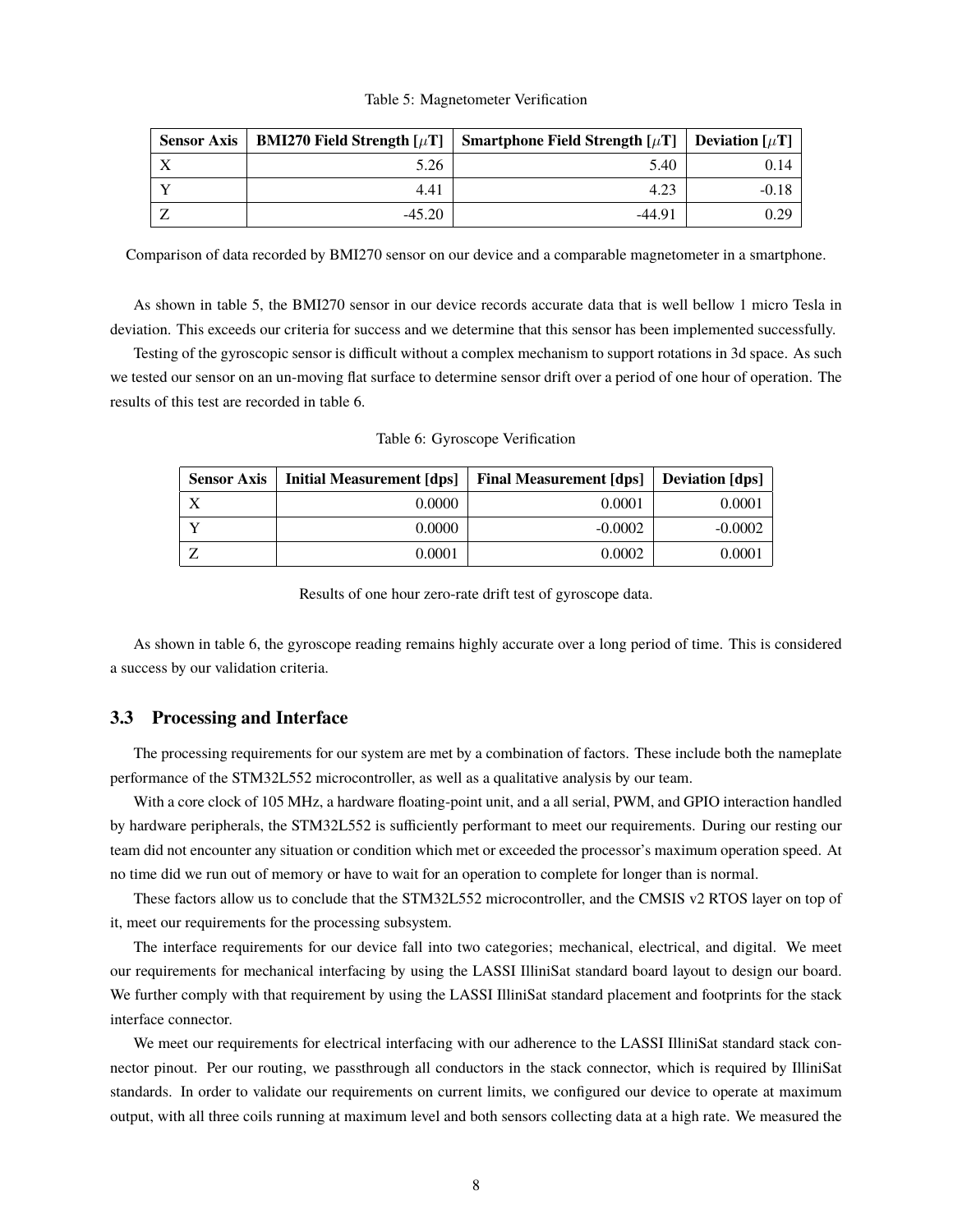current being supplied to the device and found that it consumed only 932 mA at the 3.3V it was supplied with. This is well bellow our limit of 2 amps.

We were unfortunately unable to test serial interfacing through the stack connector over RS-422 and CAN bus. This was due to a combination of insufficient time, as well as a lack of access to a taller variant of the stack connector we used. Due to the height of the solenoid coils, the connector is too short to interface with our stack test board. However, due to the nature of RS-422 and CAN transceivers, we are very confident that those devices would work if we had the time to test them.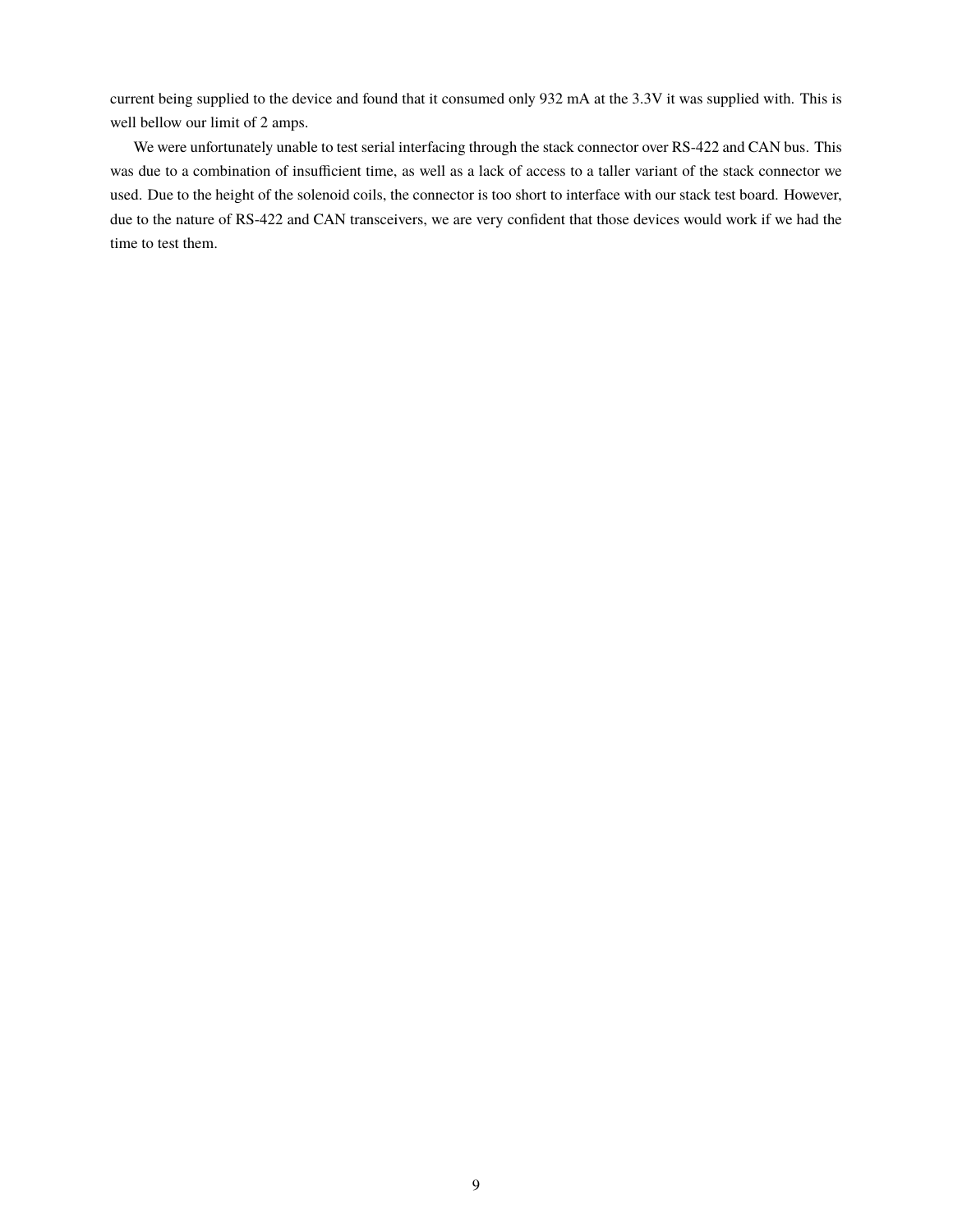### <span id="page-11-0"></span>**4 Costs**

### <span id="page-11-1"></span>**4.1 Labor**

<span id="page-11-3"></span>The hourly wage for a research project is estimated to be \$18 an hour, and our total time commitment was 15 hours/week for 12 weeks. We estimate a labor cost of \$8100 per person. Therefore, the total labor cost is estimated to be \$24,300. This is broken out in table [7.](#page-11-3)

| <b>Name</b> | <b>Weekly Hours</b> | <b>Hourly Pay</b> | <b>Fudge Factor</b> | Weeks | Cost (USD)  |
|-------------|---------------------|-------------------|---------------------|-------|-------------|
| Rick        | 15                  | 18                | 2.5                 | 12    | 8,100.00    |
| Srikar      | 15                  | 18                | 2.5                 | 12    | 8,100.00    |
| Shamith     | 15                  | 18                | 2.5                 | 12    | 8,100.00    |
| Total:      |                     |                   |                     |       | \$24,300.00 |

|  | Table 7: Labor Cost Analysis |  |  |
|--|------------------------------|--|--|
|  |                              |  |  |

Per-person breakdown of labor costs for the project.

### <span id="page-11-2"></span>**4.2 Parts**

The cost of parts for this project is significant. Due to shortages in global semiconductor supply, the cost of many parts of the system have increased dramatically. Table [8](#page-12-1) is a list of all parts purchased. This list does not include the cost of shipping.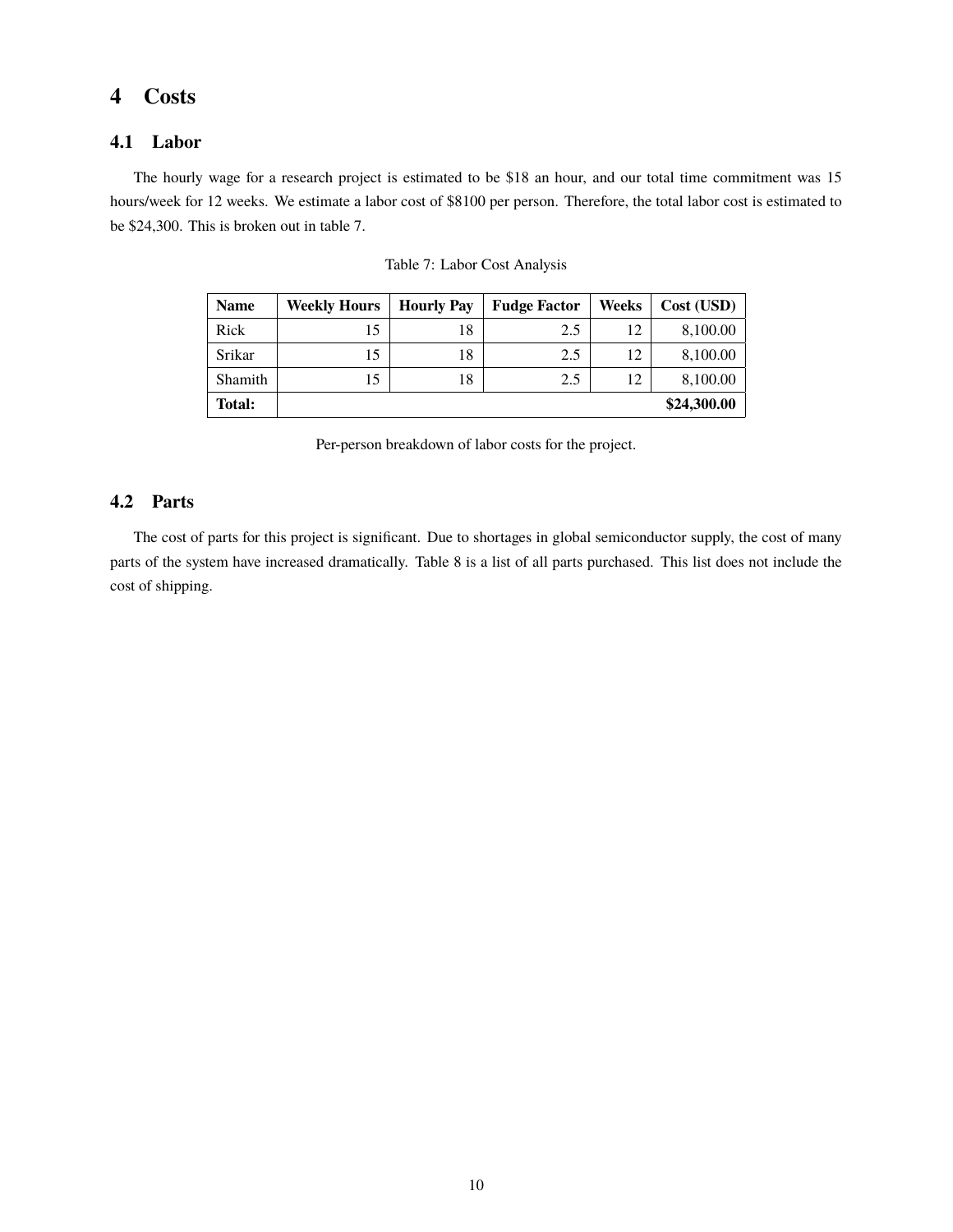<span id="page-12-1"></span>

| <b>Part Name or Number</b>                                  | Quantity       | Cost (USD) |
|-------------------------------------------------------------|----------------|------------|
| AD8544WARZ Quad Op-Amp                                      | 10             | 22.19      |
| ERM8-050 Stack Connector                                    | 1              | 11.01      |
| ERF8-050 Stack Connector                                    | 1              | 10.38      |
| SSM6k211FE NFET                                             | 30             | 13.80      |
| <b>RGB LED</b>                                              | 10             | 2.40       |
| 32 AWG Copper Wire Spool                                    | 1              | 10.85      |
| SN65HVD232 CAN XCVR                                         | 3              | 9.75       |
| <b>SN65HVD379 RS-422 XCVR</b>                               | 6              | 40.68      |
| <b>BMI270 IMU</b>                                           | 4              | 59.96      |
| <b>BM1422AGMV IMU</b>                                       | 10             | 66.10      |
| <b>STM32L552 MCU</b>                                        | $\mathfrak{D}$ | 25.08      |
| JTAG and 1.27mm Pin Headers                                 | 5              | 10.00      |
| 90x90mm 4-layer HASL main PCB                               | 5              | 75.00      |
| 20x20mm 2-layer ENIG MCU carrier PCB with $\mu$ Vias-in-pad | 5              | 66.00      |
| ST Nucleo STM32L552 Devkits                                 | $\mathcal{R}$  | 63.84      |
| 19.2 MHz XO                                                 | 10             | 6.42       |
| Subtotal                                                    |                | 70.26      |
| Subtotal                                                    |                | 463.20     |
| <b>Total</b>                                                |                | \$533.46   |

Table 8: Itemization of Parts Purchased

List and summation of cost of parts purchased. Item listed in *italics* were purchased out of the ECE department-provided budget, all else was purchased by the group.

### <span id="page-12-0"></span>**4.3 Total Cost**

| Table 9: Total Cost |  |  |
|---------------------|--|--|
|                     |  |  |

| Category                   | Cost (USD)  |
|----------------------------|-------------|
| Labor                      | 24,300.00   |
| <b>Requisitioned Parts</b> | 533.46      |
| Total                      | \$24,833.46 |

This is a summation of the total costs we project to see for this project. Real costs, ones that involve actual purchasing, are marked in *italics*. Labor costs, which are a fabrication for this project as in fact we are paying to take this class, are in standard type.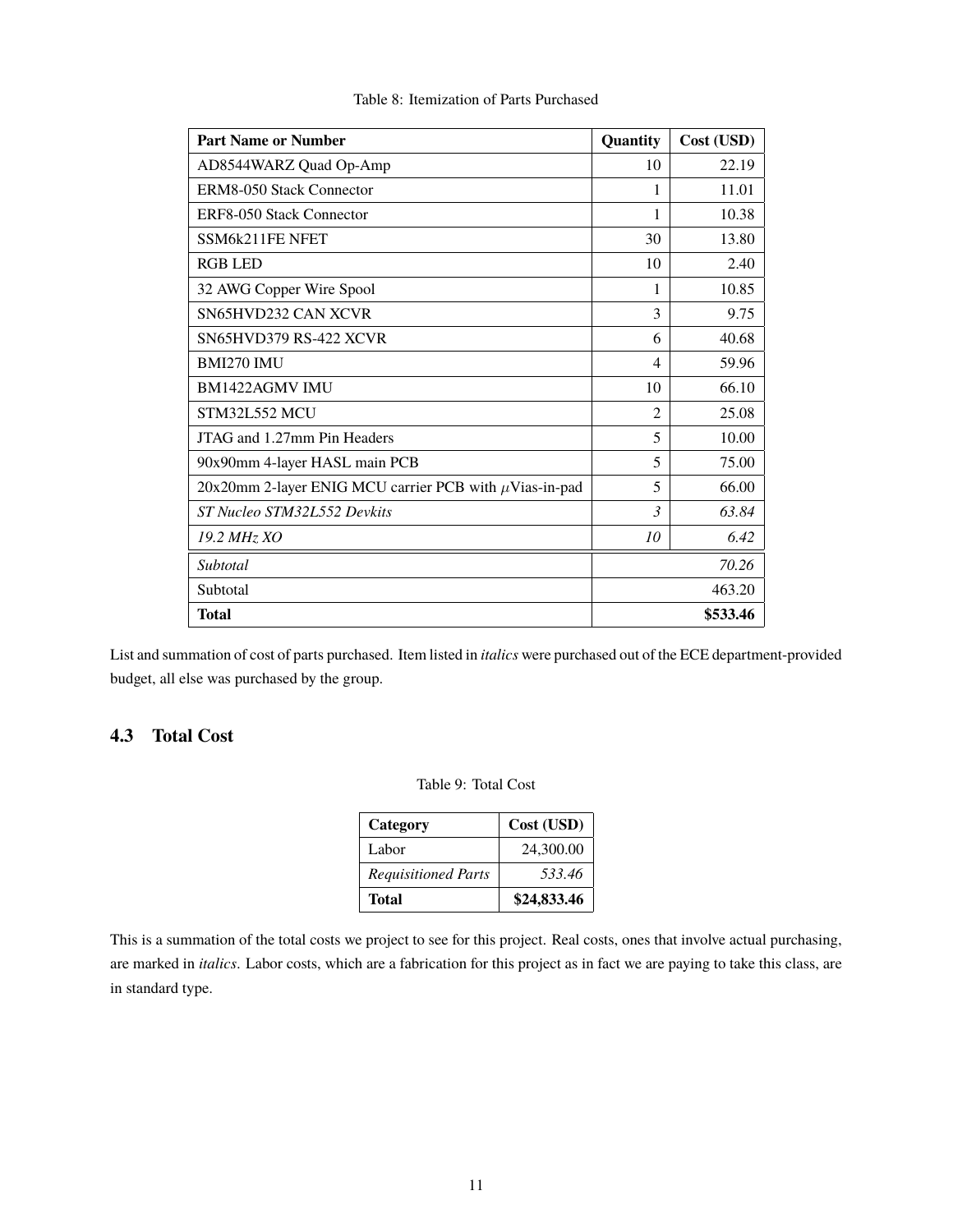### <span id="page-13-0"></span>**5 Conclusion**

While this project does not pose any significant ethical concerns on its own, and by its nature is incapable of doing anything on its own, it is designed for use on a spacecraft. Spacecraft development is not an ethically negligible engineering field. Prior to 2013, the United States federal government classified technology such as this project as "munitions" and restricted export of it and access to materials pertaining to it to U.S. citizens and green card holders only. Since then the related laws, the International Traffic in Arms Restrictions (ITAR), have been adjusted to remove this form of satellite technology from the list of munitions technology. [\[5\]](#page-14-4)

Whenever an object is launched into orbit, two primary ethical questions are raised. How long will it take to come back down, and will it hit anything when it does? NASA guidelines require all cubesat-class satellites to re-enter the atmosphere within 10 years of launch, which is a very short lifetime for orbital debris. This requirement is enforced outside the scope of this project, and is therefore not relevant. Secondly, orbital debris can sometimes survive interfacing with the atmosphere on re-entry. This occurs to spacecraft components as a function of their orbital energy, material, and geometry. The U.S. FCC is the authority on restricting falling debris, they require the formulation of an Orbital Debris Assessment Report (ODAR) in order to grant a license to a satellite for the use of radio spectrum for communications. In order to abide by this standard, we did not use materials which commonly survive re-entry.

The initial impetus for this project concept was to use ECE 445 to prototype the development of an ADCS unit for LASSI. To that end, this project has been incredibly successful. Even though problems occurred, and the project has limited visual flair, the overall goal has been achieved. Critical lessons learned have been encountered and understood, and practical suggestions for future work on this or a similar device have been generated. We have accomplished much in this semester; design of a variable set-point constant-current driver, design of a device into pre-defined interface requirements, successful implementation of an RTOS in an embedded microcontroller environment, and implementation of serial peripheral devices in an embedded device.

The eventual goal for LASSI's development of the next-generation IlliniSat program is to put spacecraft into the hands of middle school and high school students. This is a monumental task which required having a highly modular spacecraft bus architecture, inexpensive components, and wide tolerances for performance. If this program is successful, every K12 STEM student in the state of Illinois will have had their hands on hardware that is in orbit around the planet. The work our team has done for this project is just a small part of that idea, and we are incredibly proud of the work we have done.